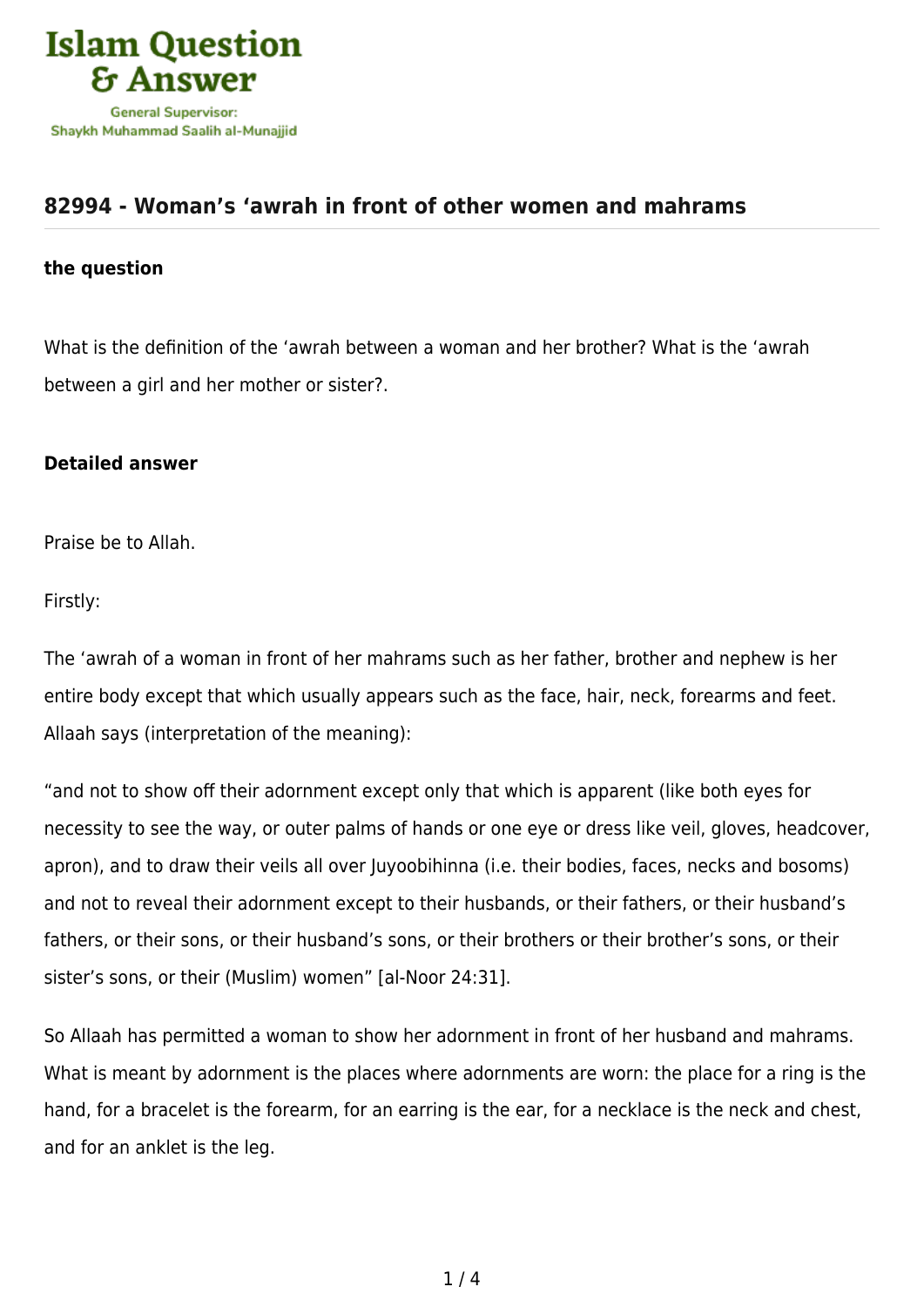

Shavkh Muhammad Saalih al-Munaiiid

Abu Bakr al-Jassaas (may Allaah have mercy on him) said in his Tafseer: The apparent meaning indicates that it is permissible to show one's adornment to one's husband and to whose who are also mentioned in the verse, such as fathers etc. It is well known that what is meant is the places where adornments are worn, which are the face, hand and arm… this implies that it is permissible for those who are mentioned in the verse to look at these places, which are the places where hidden adornments are worn, as it says in the beginning of the verse that only outward adornments may be seen by strangers (non-mahrams), but the husband and mahrams are permitted to see hidden adornments. It was narrated from Ibn Mas'ood and al-Zubayr that this refers to earrings, necklaces, bracelets and anklets.

This applies both to the husband and to the others who are mentioned along with him. The general meaning implies that it is permissible for those who are mentioned to look at the places where these adornments are worn just as it is permissible for the husband. End quote.

Al-Baghawi (may Allaah have mercy on him) said: The words of Allaah, may He be exalted, "and not to show off their adornment", mean that they should not show their adornments to a nonmahram. What is meant here is the hidden adornments, as there are two kinds of adornment, hidden and apparent. Hidden adornments include anklets, henna on the foot, bracelets on the wrist, earrings and necklaces. It is not permissible for a woman to show these, or for a stranger (non-mahram) to look at them. And what is meant by adornment is the place where the adornment is worn. End quote.

It says in Kashshaaf al-Qinaa' (5/11): A man may also look at the face, neck, hand, foot, head and calf of a woman who is his mahram. According to this report al-Qaadi said: It is permissible (to look at) that which ordinarily appears such as the head and hands up to the elbows. End quote.

These mahrams differ in the degree of closeness and risk of fitnah (temptation). Hence a woman may show to her father what she may not show to her husband's son. Al-Qurtubi (may Allaah have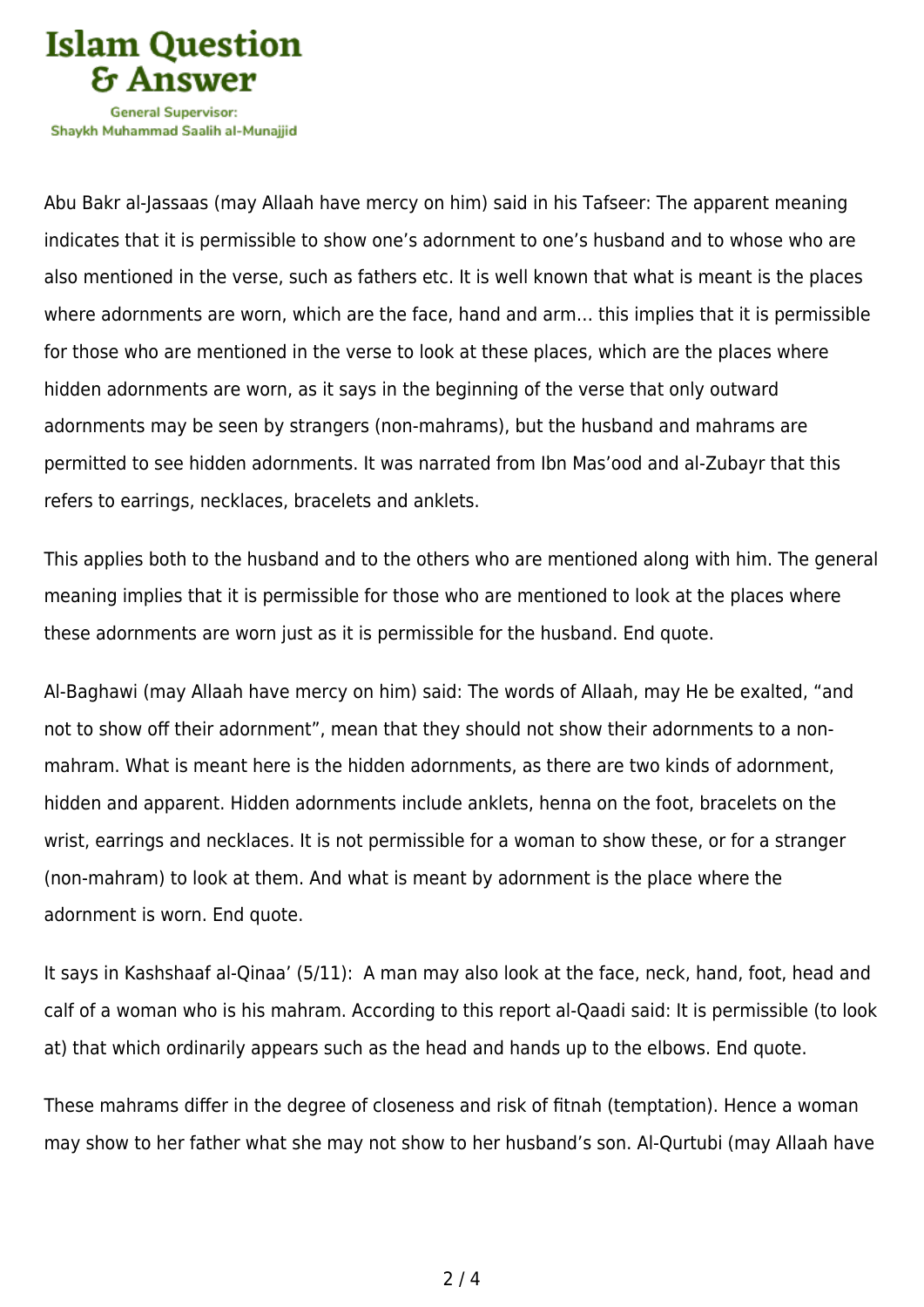

mercy on him) said: Allaah mentioned husbands first, then He mentioned mahrams, and described them all as equal with regard to showing the adornment. But they may differ according to what is in their hearts. There is no doubt that for a woman to uncover in front of her father or brother is more safe than to uncover in front of her husband's son. The extent of what she may show may differ, so she may show to her father that which it is not permissible for her to show to her husband's son. End quote.

## Secondly:

What is established among the fuqaha' is that the 'awrah of a woman with another woman is the area between the navel and the knee, whether the woman is her mother or sister or is not her mahram. It is not permissible for a woman to look at the area between the navel and the knee of another woman, except in cases of necessity such as medical treatment and the like.

This does not mean that a woman may sit among other women with all of her body uncovered except the area between the navel and the knee. No one does that except women who are promiscuous and negiligent, or immoral and evildoers. The words of the scholars, "The 'awrah is the area between the navel and the knee" should not be misunderstood, because this does not mean that this is how women should always dress and show themselves among their sisters and friends. No wise person would accept that and it is not what the fitrah (sound human nature) calls for.

Rather the way a woman should dress among other women is in clothes that cover properly and express her modesty and dignity. She should not show anything except that which appears when she is working and serving others, such as the head, neck, forearms and feet, as we have mentioned when discussing mahrams above.

The Standing Committee for Issuing Fatwas has explained what a woman is not permitted to uncover in front of her mahrams and other women. We have quoted this in the answer to question